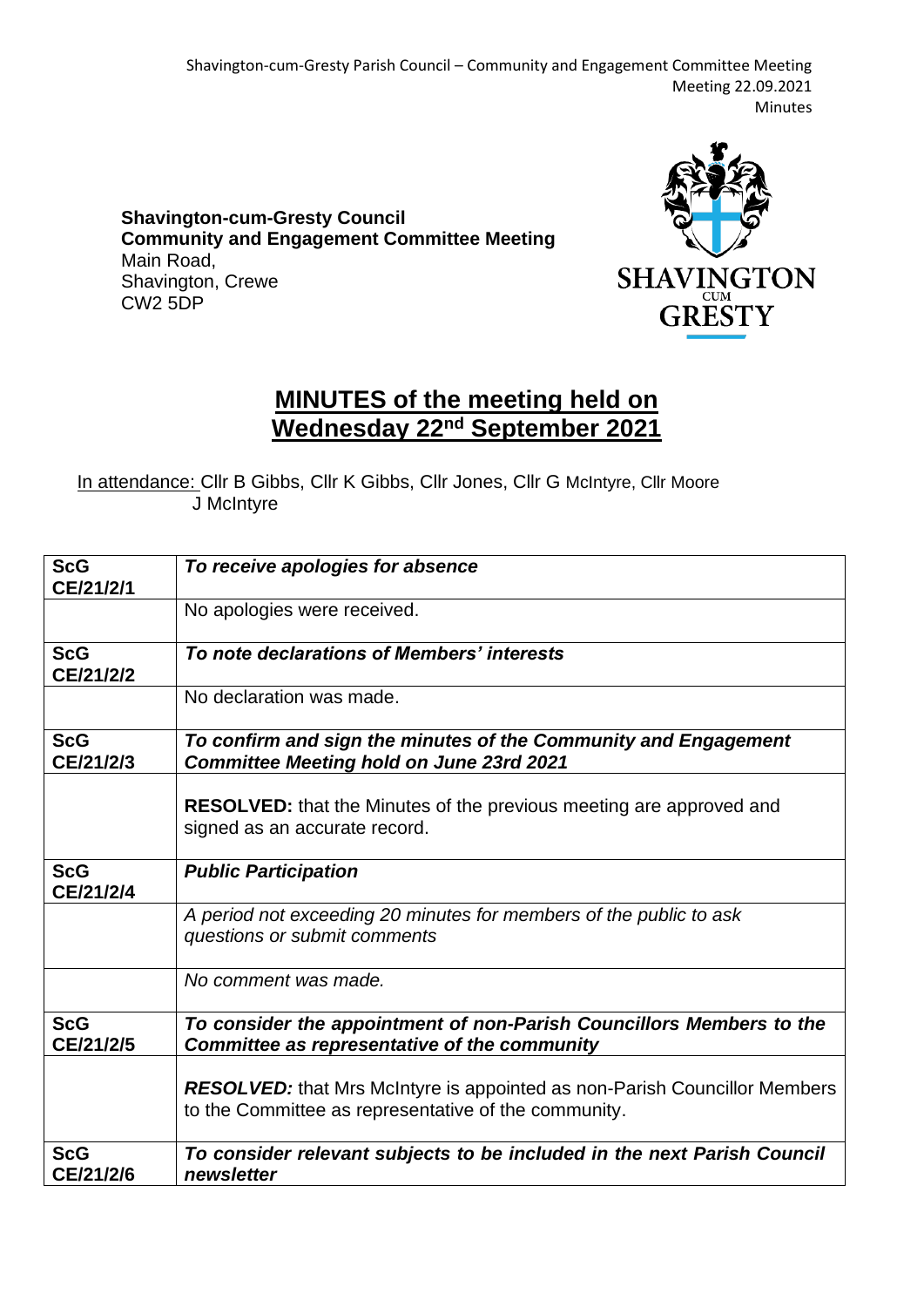|            | <b>RESOLVED:</b> that the following subjects are included in the next Parish Council<br>Newsletter (December):<br>Commemorative bench<br>PCSO<br>"Now and then" campaign led by the Community Manager to inform both<br>newsletter and One Identity social media<br><b>Remembrance Service</b><br>- Pumpkin trail<br>- What's on 1 <sup>st</sup> Dec- 31 <sup>st</sup> March 22<br>- Christmas light Village Hall<br>Christmas' walk<br>$\sim 100$<br>Neighbourhood plan |
|------------|--------------------------------------------------------------------------------------------------------------------------------------------------------------------------------------------------------------------------------------------------------------------------------------------------------------------------------------------------------------------------------------------------------------------------------------------------------------------------|
| <b>ScG</b> | To consider relevant subjects to be promoted on the Parish Council's                                                                                                                                                                                                                                                                                                                                                                                                     |
| CE/21/2/7  | social media channels                                                                                                                                                                                                                                                                                                                                                                                                                                                    |
|            |                                                                                                                                                                                                                                                                                                                                                                                                                                                                          |
|            | It was <b>NOTED</b> to contact the Community Manager if any subject of interest<br>arises.                                                                                                                                                                                                                                                                                                                                                                               |
|            |                                                                                                                                                                                                                                                                                                                                                                                                                                                                          |
| <b>ScG</b> | To receive an update regard Shavington-cum-Gresty Remembrance                                                                                                                                                                                                                                                                                                                                                                                                            |
| CE/21/2/8  | Service and to consider a proposal to buy lamppost poppies to be                                                                                                                                                                                                                                                                                                                                                                                                         |
|            | displayed in the Village                                                                                                                                                                                                                                                                                                                                                                                                                                                 |
|            | The Community Manager updated Members regarding the Shavington-cum-<br><b>Gresty Remembrance Service.</b>                                                                                                                                                                                                                                                                                                                                                                |
|            |                                                                                                                                                                                                                                                                                                                                                                                                                                                                          |
|            | Members <b>NOTED</b> the report.                                                                                                                                                                                                                                                                                                                                                                                                                                         |
|            | <b>RESOLVED:</b> that Clerk is instructed to purchase 50 poppies from Royal British                                                                                                                                                                                                                                                                                                                                                                                      |
|            | Legion to be displayed around the Village Hall.                                                                                                                                                                                                                                                                                                                                                                                                                          |
|            |                                                                                                                                                                                                                                                                                                                                                                                                                                                                          |
| <b>ScG</b> | To receive and consider an update with regard to the Christmas in                                                                                                                                                                                                                                                                                                                                                                                                        |
| CE/21/2/9  | <b>Shavington-cum-Gresty project</b><br>The Community Manager updated Members about the Christmas in Shavington-                                                                                                                                                                                                                                                                                                                                                         |
|            | cum-Gresty project.                                                                                                                                                                                                                                                                                                                                                                                                                                                      |
|            |                                                                                                                                                                                                                                                                                                                                                                                                                                                                          |
|            | Members <b>NOTED</b> the update.                                                                                                                                                                                                                                                                                                                                                                                                                                         |
|            | <b>RESOLVED:</b> that the Clerk, in consultation with the Community Manager and                                                                                                                                                                                                                                                                                                                                                                                          |
|            | the Community and Engagement Committee Chair, will review the Christmas in                                                                                                                                                                                                                                                                                                                                                                                               |
|            | Shavington-cum-Gresty project with the option to close it, if not enough contents<br>are available by October 15th.                                                                                                                                                                                                                                                                                                                                                      |
|            |                                                                                                                                                                                                                                                                                                                                                                                                                                                                          |
| <b>ScG</b> | To consider a proposal from the Village Festival Committee with                                                                                                                                                                                                                                                                                                                                                                                                          |
| CE/21/2/10 | regards to the Queens Platinum Jubilee                                                                                                                                                                                                                                                                                                                                                                                                                                   |
|            |                                                                                                                                                                                                                                                                                                                                                                                                                                                                          |
|            | <b>RESOLVED:</b> that the Sanding Orders are suspended to discuss item 10.                                                                                                                                                                                                                                                                                                                                                                                               |